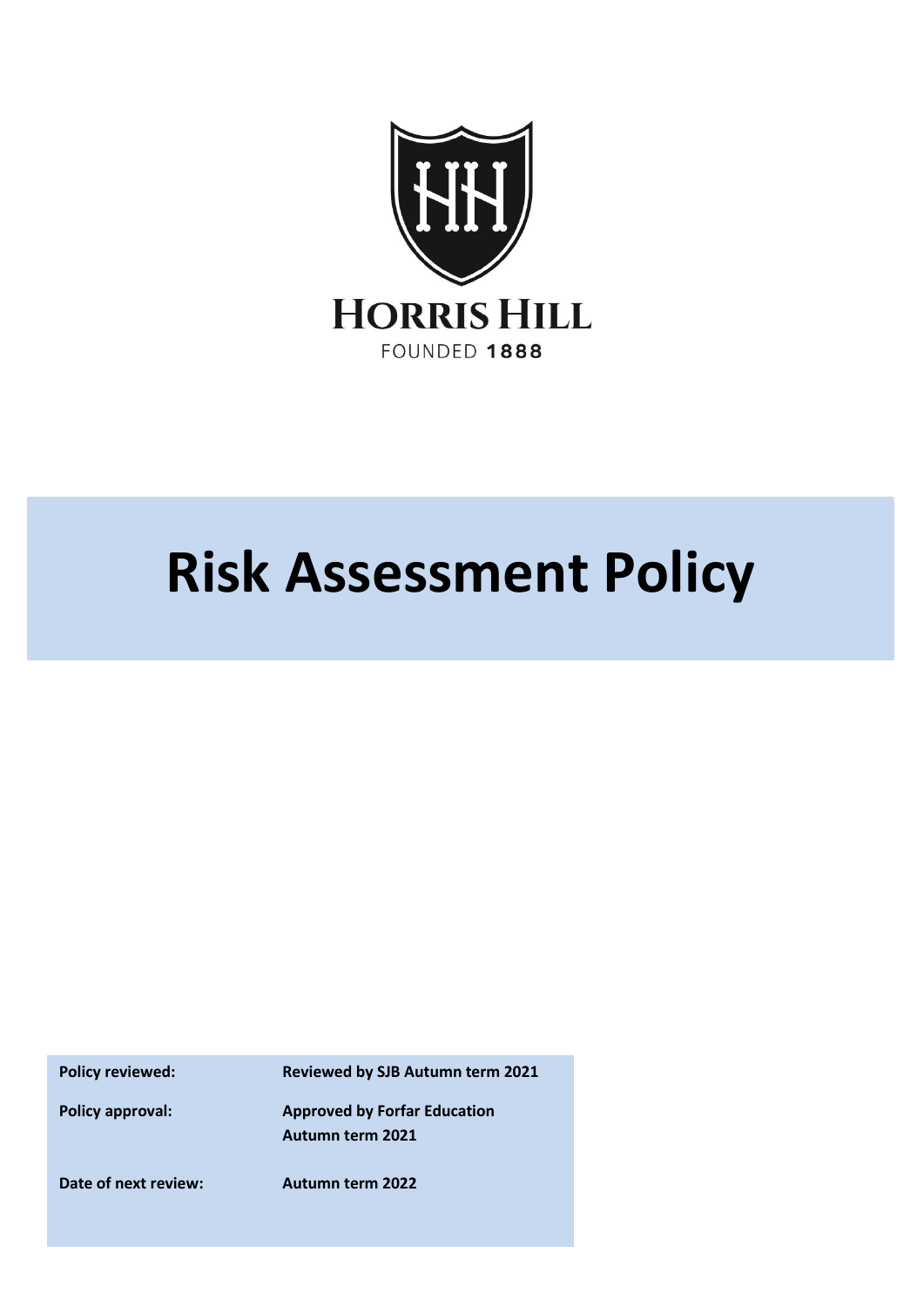# **RISK ASSESSMENT POLICY**

## Scope

This guidance is applicable to all those with responsibility for implementing risk management strategy and undertaking risk assessments for activities which are under their control. This includes the requirements of the Independent Schools Standards Regulations (ISSRs) 2014, National Minimum Standards for Boarding and Early Years Foundation Stage. Risk assessments are also required for pupils with temporary or permanent changes such as a medical need

This policy should be read in conjunction with the school's Educational Visits Policy; Supervision of Pupils Policy; Safeguarding and Child Protection Policy; Health and Safety Policy; Safer Recruitment Policy; Medical Policy.

## **Objectives**

- To ensure that major risks are identified and managed as part of an overarching policy with a view to promoting the safety and welfare of all in our school community
- To ensure that suitable and sufficient risk assessments are undertaken for activities where there is likely to be significant risk including school trips
- That identified control measures are implemented to control risk so far as reasonably practicable
- That those affected by school activities have received suitable information on what to do
- That risk assessments are recorded and reviewed when appropriate.

#### **Responsibilities**

The Proprietor and Headmaster will be responsible for the overarching risk management policy of the school. The Bursar, Heads of Department and other key organisers of activities will be responsible for the implementation of this policy.

All members of staff are made aware of the school's arrangements for risk assessments and health and safety. Specialist training is given to those whose work requires it. All members of staff are responsible for taking reasonable care of their own safety, together with that of pupils and visitors. Staff are responsible for co-operating with the Headmaster, the Bursar and members of the Senior Management Team in order to enable the Proprietor to comply with their health and safety duties. All members of staff are responsible for reporting any health and safety issues, risks or defects to the Bursar.

This guidance is applicable to general risk assessment. Where specialist skills are required, eg asbestos, fire, water quality and hazardous substances, there are separate arrangements in place arranged by the Bursar. Teaching area risk assessment checklists are also in place for guidance.

#### **What is a Risk Assessment?**

A risk assessment is a tool for conducting a formal examination of the harm or hazard to people (or an organisation) that could result from a particular activity or situation.

Risk assessments will take into account:

- Hazard something with the potential to cause harm
- Risk an evaluation of the likelihood and severity of the hazard causing harm
- Risk rating –a measurement of the risk level
- Control measures physical measures and procedures put in place to mitigate the risk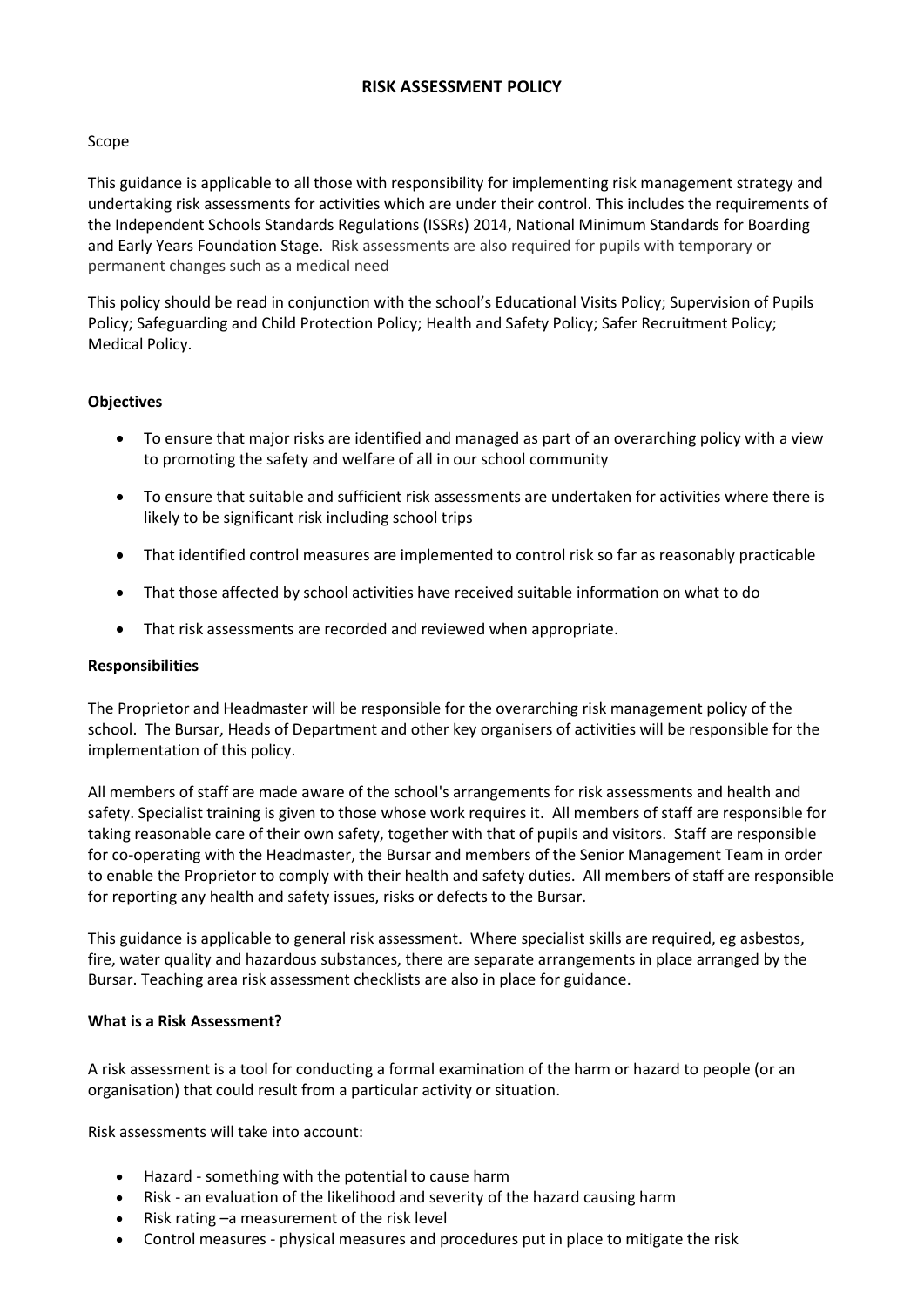### **What areas require Risk Assessments?**

There are numerous activities carried out at Horris Hill School each of which requires a separate risk Assessment. The most important of these cover:

Fire safety, procedures and risk assessments Electrical Safety Water Safety Asbestos Educational visits and trips – all visits and trips are authorised through Evolve: [https://evolve.edufocus.co.uk/evco10/evchome\\_public.asp?domain=hampshireoutdoors.com](https://evolve.edufocus.co.uk/evco10/evchome_public.asp?domain=hampshireoutdoors.com)

Risk assessments are also needed for many other areas (please refer to Appendix 2) including:

Educational

Science Design and Technology Sport and PE activity Swimming Pool Art Music Drama Dance Early Years Foundation Stage (EYFS) – Reception class

We subscribe to the CLEAPSS Advisory Service that provides model risk assessments for our lessons in Science and Design and Technology.

#### Support Areas

Catering and Cleaning: risk assessments and training is required for every item of catering and cleaning equipment, as well as for manual handling, slips and trips and the control of substances hazardous to health (COSHH). Induction and refresher training covers risk assessments, protective equipment and safety notices.

Maintenance: risk assessments and training is required for every major tool and item of equipment, as well as for manual handling, slips and trips, working at height, lone working, asbestos, control of contractors on site, electricity, gas, water, swimming pool maintenance and the control of substances hazardous to health (COSHH). Particular emphasis in training is given to minimising the risk of both fire and to security by adhering to good practice. Induction and refresher training covers risk assessments, safe working practices, communication and health and safety notices and protective equipment.

Grounds: risk assessments and training is required for every major tool and piece of machinery, as well as for manual handling, slips and trips, working at height, lone working, use of pesticides, storage of flammables and COSHH. Induction and refresher training covers risk assessments, protective equipment and safety notices.

Office staff: risk assessments are required for the display screen equipment and cables used by those staff (primarily office-based) who spend the majority of their working day in front of a screen.

#### Other:

Vehicle/Pedestrian Interface: the risk to pedestrians of being hit by vehicles moving along access roads and in car parking areas is to be assessed and managed.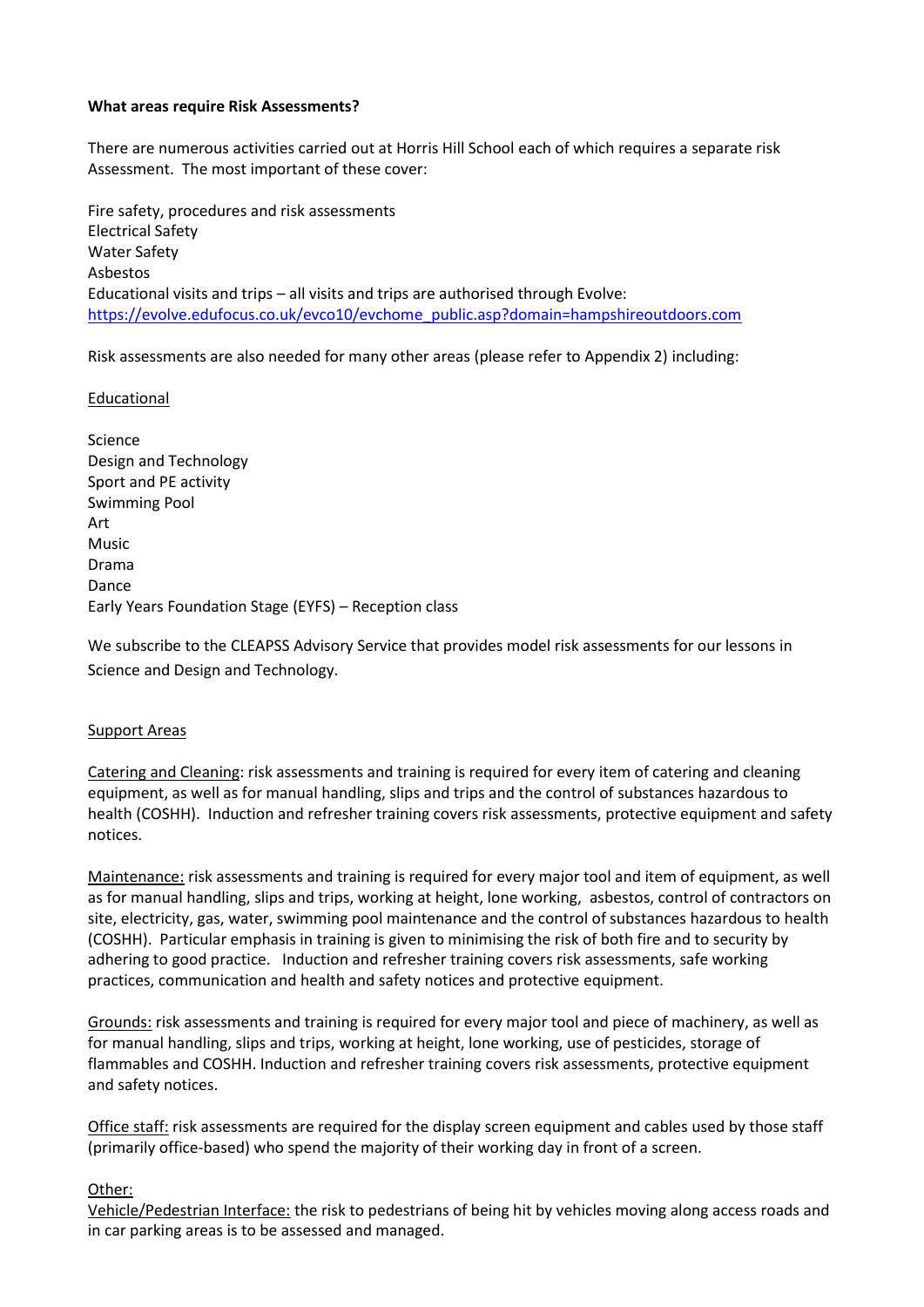# Events

Major events such as the Fireworks display, Horris Hill Day, require specific risk assessments to assess and manage the wide range of risks inherent in such events.

# **Pupil Welfare**

# Pastoral

Our PSHE programmes and Assemblies are directed towards promoting an increasing understanding as the pupil develops, of the risks that exist in both the real and the electronic worlds, and on sensible precautions that should be taken. Science lessons encourage students to conduct their own safety-related research into the potential hazards of chemicals, gas, electricity and flammable materials.

The school's Bullying Policy: Preventing and Tackling is seen as essential to the welfare of all the pupils in the school. It also serves to further safeguard and promote the health and welfare of the pupils. The aim of the school is to have in place effective policy and procedures that limit the opportunities for bullying to take place.

However staff are aware that some pupils are more likely to be the target of bullying because of the attitudes and behaviours some people have towards those who are different from themselves and that in some circumstances the consequences of bullying may lead to a child or young person experiencing pronounced social, emotional or mental health difficulties. Horris Hill will put in place appropriate provision for a child's short term needs, including setting out what actions they are taking when bullying has had a serious impact on a child's ability to learn.

# Medical and First Aid

The Health Centre has risk assessments for first aid and other treatments and procedures. Accident forms are maintained in the Health Centre and the School Nurse is responsible for ensuring that accident reports are passed to the Bursar. The School's Medical Policy explains the procedures that we would follow in the event of a medical emergency. The Bursar is responsible for reporting any notifiable accident that occurs on school premises to a pupil, member of staff, parent, visitor or contractor to the HSE in accordance with the Reporting of Injuries Diseases and Dangerous Occurrence Regulations (RIDDOR).

# Unsupervised Access by Pupils

We ensure that pupils understand why they do not have unsupervised access to potentially dangerous areas. The following areas are out of bounds: the cooking area; the fire escapes (except in emergencies); the rubbish tip; the private gardens of all houses; the area around Slap Pond Cottage. Boys are made aware of the boundary of the school estate. Specialist areas such as the swimming pool, the science laboratory, the technology room, the computer room, the Library and the woods have their own rules on display. All hazardous substances, flammables and chemicals are kept securely locked. Pupils do not have access to the Grounds and Maintenance areas of the school. Please also refer to the school's Supervision of Pupils Policy and Educational Visits Policy.

# Safeguarding and Child Protection

Our Safeguarding and Child Protection Policy and training for all staff form the core of our child protection risk management. Safer recruitment policies and procedures ensure that the school is not exposed to the risk of employing staff who are barred from working with children, and are not allowed to work in the UK. By extending this regime to Governors, volunteers and the adult members of the households of staff who are accommodated on site, and by ensuring that everyone in our community receives regular child protection training, we manage this risk to an acceptable level.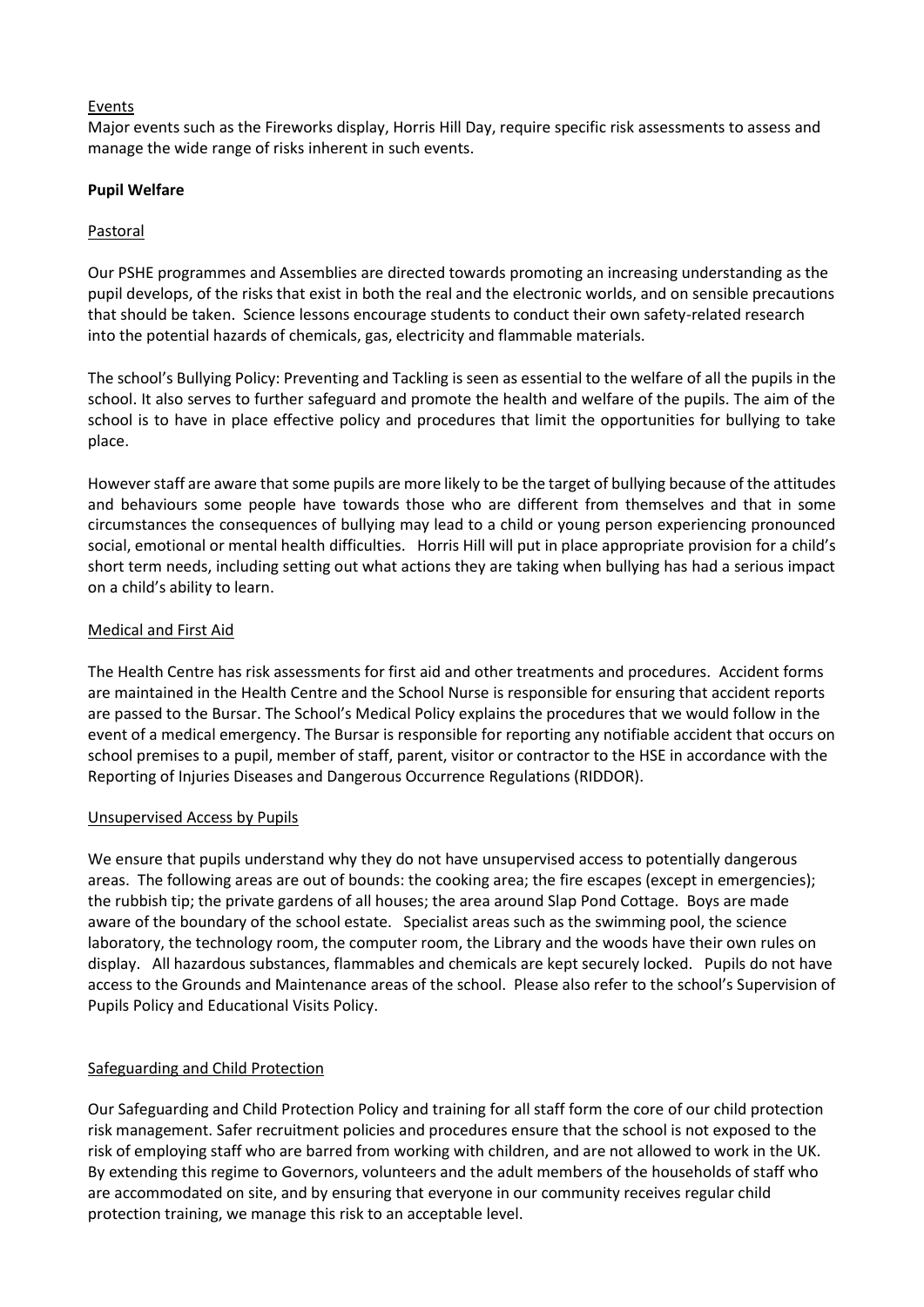## **Conducting a Risk Assessment**

The risk assessment process will consist of the following six steps:

- what could go wrong
- who might be harmed
- how likely is it to go wrong
- how serious would it be if it did
- what are you going to do to stop it
- how are you going to check that your plans are working

A template risk assessment form is included at Appendix 1 to this policy.

All staff will receive guidance on risk assessment as part of their induction. This will be refreshed on an annual basis. Risk assessment training will be provided on specific areas where identified by the Bursar and Heads of Department.

## **Review of Risk Assessments**

Risk assessments need reviewing and updating annually. Risk assessments will be reviewed:

- when there are changes to the activity
- after a near miss or accident
- when there are changes to the type of people involved in the activity
- when there are changes in good practice
- when there are legislative changes
- annually if for no other reason

The Bursar will be responsible for the maintenance of risk assessment records.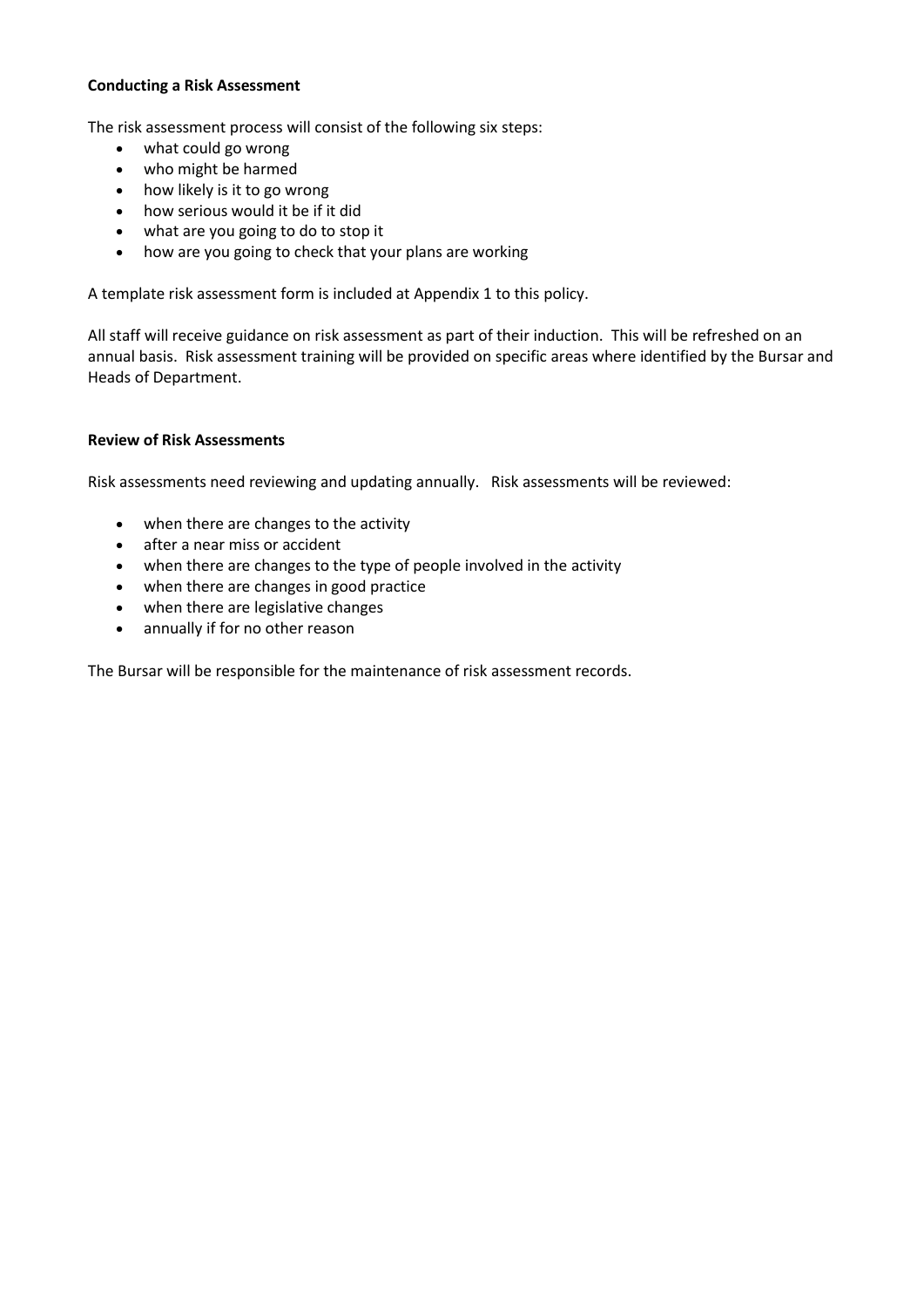

**Activity: \_\_\_\_\_\_\_\_\_\_\_\_\_\_\_\_\_\_\_\_\_\_\_\_\_\_\_\_\_\_\_\_\_\_\_\_\_\_\_\_\_\_\_\_\_\_\_\_\_\_\_\_\_\_\_\_\_\_\_\_\_**

| Area | <b>Persons at Risk</b> | <b>Hazards</b> | <b>Control Measures in</b><br>place to reduce the risk | <b>Risk Calculation (see</b><br>table) | <b>Recommendations - any</b><br>further action required<br>to manage the risk |
|------|------------------------|----------------|--------------------------------------------------------|----------------------------------------|-------------------------------------------------------------------------------|
|      |                        |                |                                                        | Low/Medium/High                        |                                                                               |
|      |                        |                |                                                        | Low/Medium/High                        |                                                                               |
|      |                        |                |                                                        | Low/Medium/High                        |                                                                               |
|      |                        |                |                                                        | Low/Medium/High                        |                                                                               |

Completed by: \_\_\_\_\_\_\_\_\_\_\_\_\_\_\_\_\_\_\_\_\_\_\_\_\_\_\_\_\_\_\_\_\_\_\_\_\_\_\_\_\_\_ Date:\_\_\_\_\_\_\_\_\_\_\_\_\_\_\_\_\_\_\_\_\_\_\_\_\_\_\_\_\_\_\_\_\_\_\_\_\_\_\_\_\_\_\_\_\_\_\_\_\_\_

Date of next review:



**Red:** Do not proceed – risk must be reduced to a lower level

**Amber:** Proceed only if specific controls will not allow the risk to increase

**Green:** Risk controlled effectively. Proceed with operation and monitor for changes